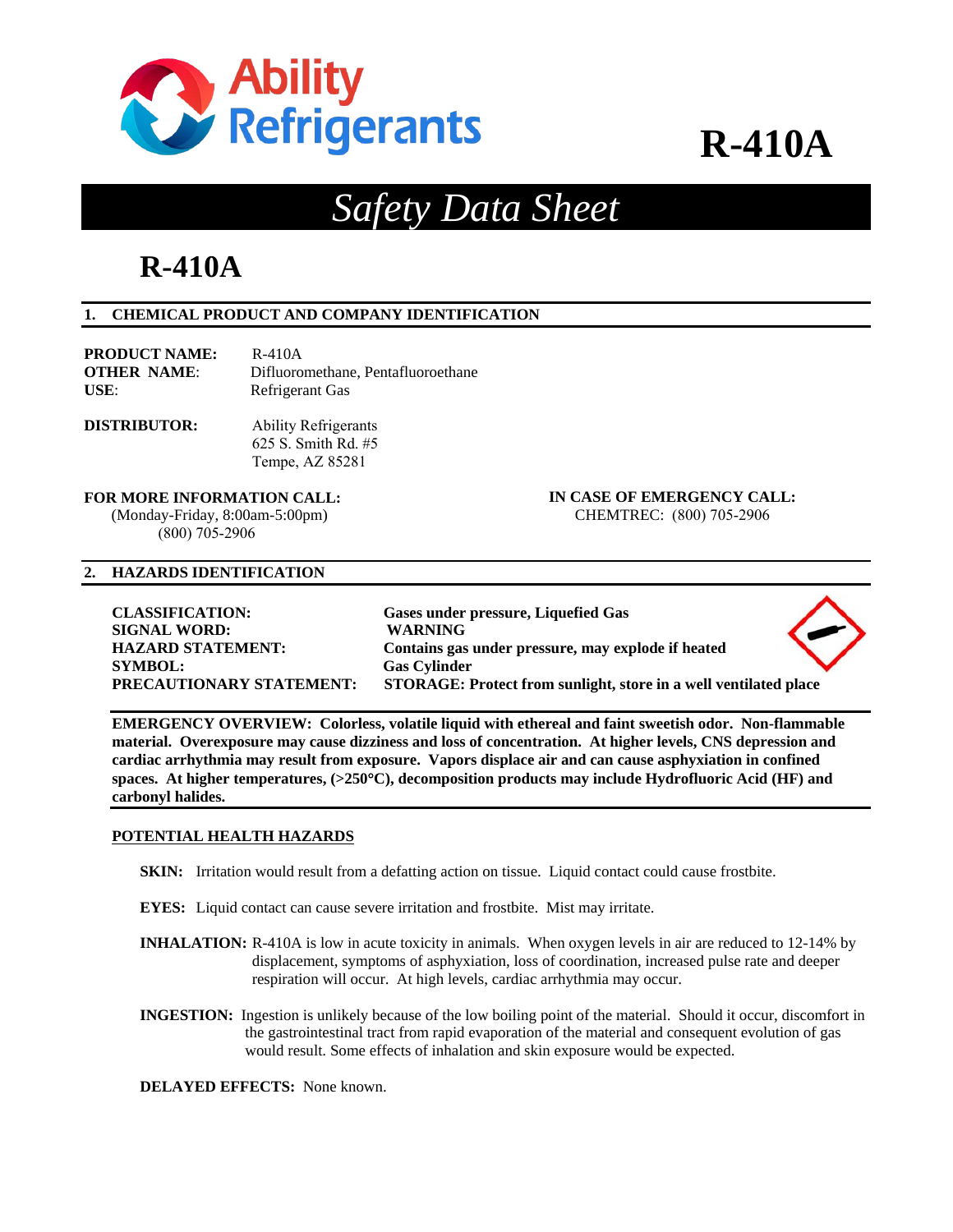

#### **3. COMPOSITION / INFORMATION ON INGREDIENTS**

#### **INGREDIENT NAME CAS NUMBER WEIGHT %**

Difluoromethane 75-10-5 50 Pentafluoroethane 354-33-6 50

#### **COMMON NAME and SYNONYMS**

R-410A; HFC410A

There are no impurities or stabilizers that contribute to the classification of the material identified in Section 2

#### **4. FIRST AID MEASURES**

- **SKIN:** Promptly flush skin with water until all chemical is removed. If there is evidence of frostbite, bathe (do not rub) with lukewarm (not hot) water. If water is not available, cover with a clean, soft cloth or similar covering. Get medical attention if symptoms persist.
- **EYES:** Immediately flush eyes with large amounts of water for at least 15 minutes (in case of frostbite water should be lukewarm, not hot) lifting eyelids occasionally to facilitate irrigation. Get medical attention if symptoms persist.
- **INHALATION:** Immediately remove to fresh air. If breathing has stopped, give artificial respiration. Use oxygen as required, provided a qualified operator is available. Get medical attention. Do not give epinephrine (adrenaline).
- **INGESTION:** Ingestion is unlikely because of the physical properties and is not expected to be hazardous. Do not induce vomiting unless instructed to do so by a physician.
- **ADVICE TO PHYSICIAN:** Because of the possible disturbances of cardiac rhythm, catecholamine drugs, such as epinephrine, should be used with special caution and only in situations of emergency life support. Treatment of overexposure should be directed at the control of symptoms and the clinical conditions.

#### **5. FIRE FIGHTING MEASURES**

#### **FLAMMABLE PROPERTIES**

**FLASH POINT:** Gas, not applicable per DOT regulations **FLASH POINT METHOD:** Not applicable **AUTOIGNITION TEMPERATURE: >750°C UPPER FLAME LIMIT (volume % in air):** None by ASTM D-56-82 **LOWER FLAME LIMIT (volume % in air):** None by ASTM E-681 **FLAME PROPAGATION RATE (solids):** Not applicable **OSHA FLAMMABILITY CLASS:** Not applicable

#### **EXTINGUISHING MEDIA:**

Use any standard agent – choose the one most appropriate for type of surrounding fire (material itself is not flammable)

**\_\_\_\_\_\_\_\_\_\_\_\_\_\_\_\_\_\_\_\_\_\_\_\_\_\_\_\_\_\_\_\_\_\_\_\_\_\_\_\_\_\_\_\_\_\_\_\_\_\_\_\_\_\_\_\_\_\_\_\_\_\_\_\_\_\_\_\_\_\_\_\_\_\_\_\_\_\_\_\_\_\_\_\_\_\_\_\_\_\_\_\_\_\_\_\_\_\_\_\_**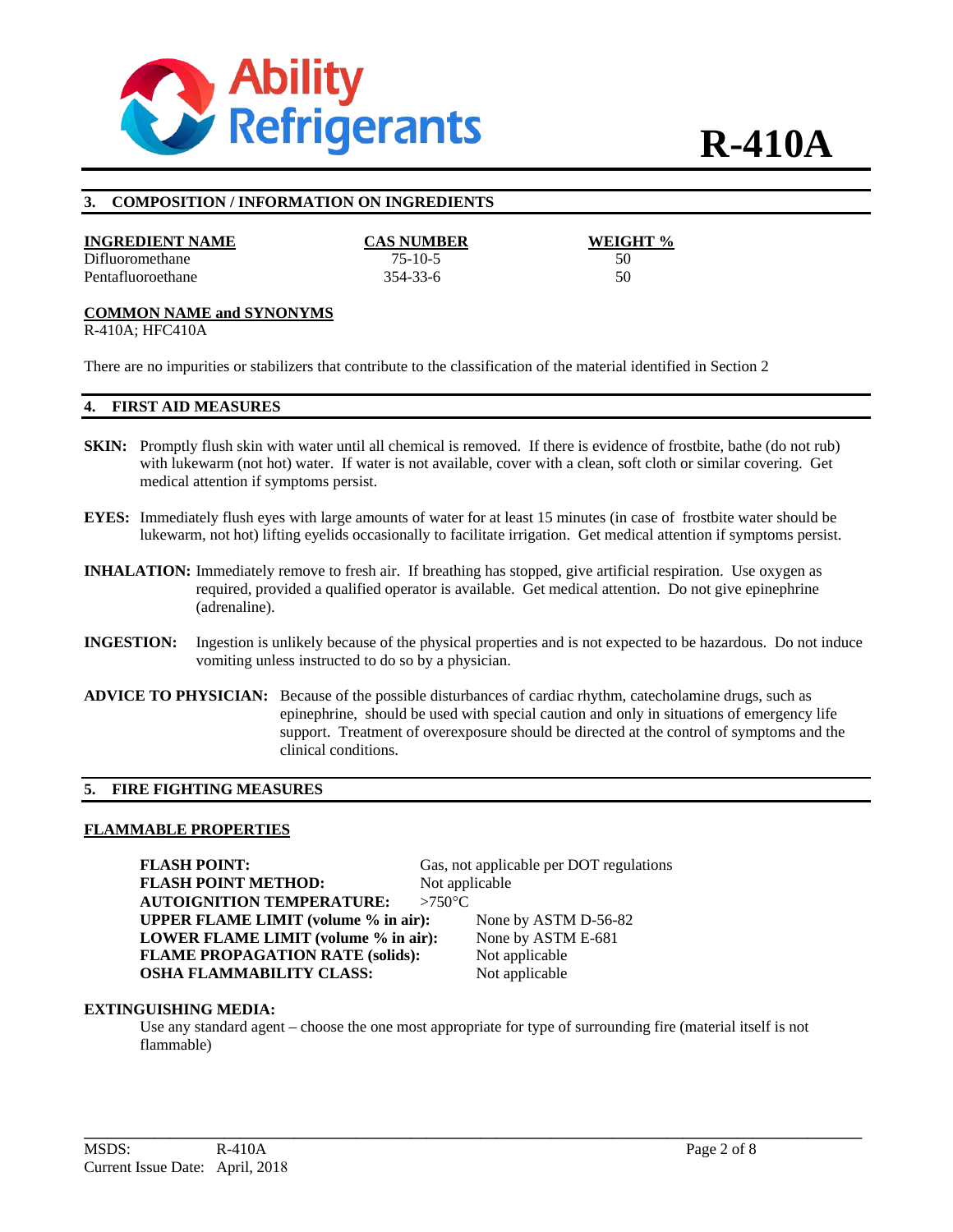

#### **UNUSUAL FIRE AND EXPLOSION HAZARDS:**

R-410A is not flammable at ambient temperatures and atmospheric pressure. However, this material will become combustible when mixed with air under pressure and exposed to strong ignition sources. Contact with certain reactive metals may result in formation of explosive or exothermic reactions under specific conditions (e.g. very high temperatures and/or appropriate pressures).

#### **SPECIAL FIRE FIGHTING PRECAUTIONS/INSTRUCTIONS**:

Firefighters should wear self-contained, NIOSH-approved breathing apparatus for protection against possible toxic decomposition products. Proper eye and skin protection should be provided. Use water spray to keep fire-exposed containers cool.

#### **6. ACCIDENTAL RELEASE MEASURES**

**IN CASE OF SPILL OR OTHER RELEASE:** (Always wear recommended personal protective equipment.) Evacuate unprotected personnel. Product dissipates upon release. Protected personnel should remove ignition sources and shut off leak, if without risk, and provide ventilation. Unprotected personnel should not return to the affected area until air has been tested and determined safe, including low-lying areas.

#### **Spills and releases may have to be reported to Federal and/or local authorities. See Section 15 regarding reporting requirements.**

#### **7. HANDLING AND STORAGE**

#### **NORMAL HANDLING:** (Always wear recommended personal protective equipment.) Avoid breathing vapors and liquid contact with eyes, skin or clothing. Do not puncture or drop cylinders, expose them to open flame or excessive heat. Use authorized cylinders only. Follow standard safety precautions for handling and use of compressed gas cylinders.

R-410A should not be mixed with air above atmospheric pressure for leak testing or any other purpose.

#### **STORAGE RECOMMENDATIONS:**

Store in a cool, well-ventilated area of low fire risk and out of direct sunlight. Protect cylinder and its fittings from physical damage. Storage in subsurface locations should be avoided. Close valve tightly after use and when empty.

#### **INCOMPATIBILITIES:**

Freshly abraded aluminum surfaces at specific temperatures and pressures may cause a strong exothermic reaction. Chemically reactive metals: potassium, calcium, powdered aluminum, magnesium, and zinc.

#### **8. EXPOSURE CONTROLS / PERSONAL PROTECTION**

#### **ENGINEERING CONTROLS:**

Provide local ventilation at filling zones and areas where leakage is probable. Mechanical (general) ventilation may be adequate for other operating and storage areas.

#### **PERSONAL PROTECTIVE EQUIPMENT**

#### **SKIN PROTECTION:**

Skin contact with refrigerant may cause frostbite. General work clothing and gloves (leather) should provide adequate protection. If prolonged contact with the liquid or gas is anticipated, insulated gloves constructed of PVA,

**\_\_\_\_\_\_\_\_\_\_\_\_\_\_\_\_\_\_\_\_\_\_\_\_\_\_\_\_\_\_\_\_\_\_\_\_\_\_\_\_\_\_\_\_\_\_\_\_\_\_\_\_\_\_\_\_\_\_\_\_\_\_\_\_\_\_\_\_\_\_\_\_\_\_\_\_\_\_\_\_\_\_\_\_\_\_\_\_\_\_\_\_\_\_\_\_\_\_\_\_**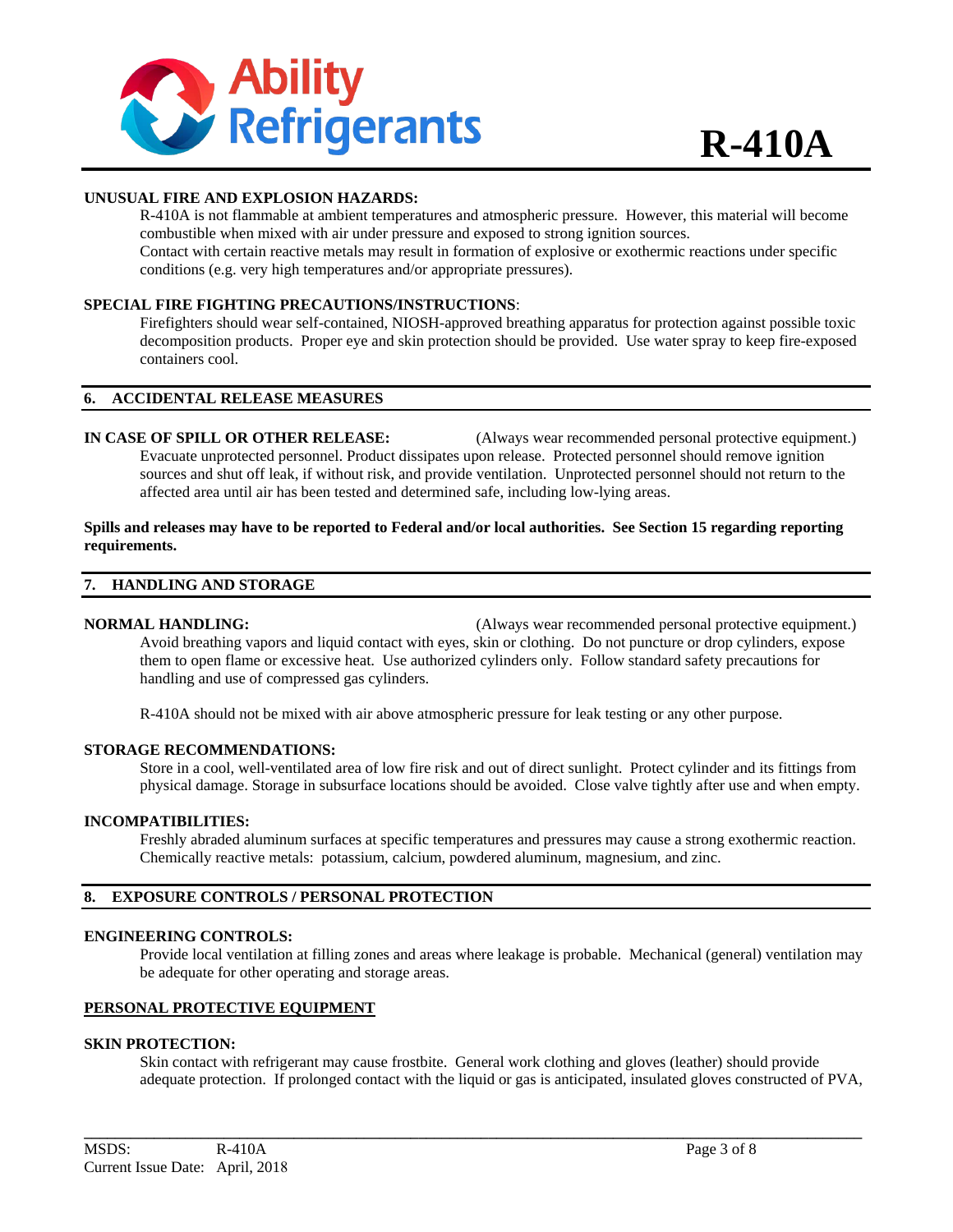

neoprene or butyl rubber should be used. Any contaminated clothing should be promptly removed and washed before reuse.

#### **EYE PROTECTION:**

For normal conditions, wear safety glasses. Where there is reasonable probability of liquid contact, wear chemical safety goggles.

#### **RESPIRATORY PROTECTION:**

None generally required for adequately ventilated work situations. For accidental release or non-ventilated situations, or release into confined space, where the concentration may be above the PEL of 1,000 ppm, use a selfcontained, NIOSH-approved breathing apparatus or supplied air respirator. For escape: use the former or a NIOSHapproved gas mask with organic vapor canister.

#### **ADDITIONAL RECOMMENDATIONS:**

Where contact with liquid is likely, such as in a spill or leak, impervious boots and clothing should be worn. High dose-level warning signs are recommended for areas of principle exposure. Provide eyewash stations and quickdrench shower facilities at convenient locations. For tank cleaning operations, see OSHA regulations, 29 CFR 1910.132 and 29 CFR 1910.133.

#### **EXPOSURE GUIDELINES**

| <b>INGREDIENT NAME</b> | <b>ACGIH TLV</b> | <b>OSHA PEL</b> | <b>OTHER LIMIT</b>      |
|------------------------|------------------|-----------------|-------------------------|
| Difluoromethane        | None             | None            | $*1000$ ppm TWA $(8hr)$ |
| Pentafluoroethane      | None             | None            | $*1000$ ppm TWA $(8hr)$ |

\* = Workplace Environmental Exposure Level (AIHA)

**OTHER EXPOSURE LIMITS FOR POTENTIAL DECOMPOSITION PRODUCTS:**  Hydrogen Fluoride: ACGIH TLV: 2 ppm ceiling, 0.5ppm TLV-TWA

#### **9. PHYSICAL AND CHEMICAL PROPERTIES**

| <b>APPEARANCE:</b>                        | Clear, colorless liquid and vapor          |
|-------------------------------------------|--------------------------------------------|
| <b>PHYSICAL STATE:</b>                    | Gas at ambient temperatures                |
| <b>MOLECULAR WEIGHT:</b>                  | 72.6                                       |
| <b>CHEMICAL FORMULA:</b>                  | $CH_2F_2$ CHF <sub>2</sub> CF <sub>3</sub> |
| <b>ODOR:</b>                              | Faint ethereal odor                        |
| <b>SPECIFIC GRAVITY</b> (water $= 1.0$ ): | 1.08 @ 21.1 °C (70 °F)                     |
| <b>SOLUBILITY IN WATER (weight %):</b>    | Unknown                                    |
| $pH$ :                                    | Neutral                                    |
| <b>BOILING POINT:</b>                     | $-48.5$ °C ( $-55.4$ °F)                   |
| <b>FREEZING POINT:</b>                    | Not determined                             |
| <b>VAPOR PRESSURE:</b>                    | 215.3 psia @ 70°F                          |
|                                           | 490.2 psia @ 130°F                         |
| <b>VAPOR DENSITY</b> (air $= 1.0$ ):      | 3.0                                        |
| <b>EVAPORATION RATE:</b>                  | >1COMPARED TO: $CC14 = 1$                  |
| % VOLATILES:                              | 100                                        |
| <b>ODOR THRESHHOLD:</b>                   | Not established                            |
| <b>FLAMMABILITY:</b>                      | Not applicable                             |
| LEL/UEL:                                  | None/None                                  |
| <b>RELATIVE DENSITY:</b>                  | 1.08 g/cm <sup>3</sup> at 21.1 °C          |
| <b>PARTITION COEFF (n-octanol/water)</b>  | Not applicable                             |
|                                           |                                            |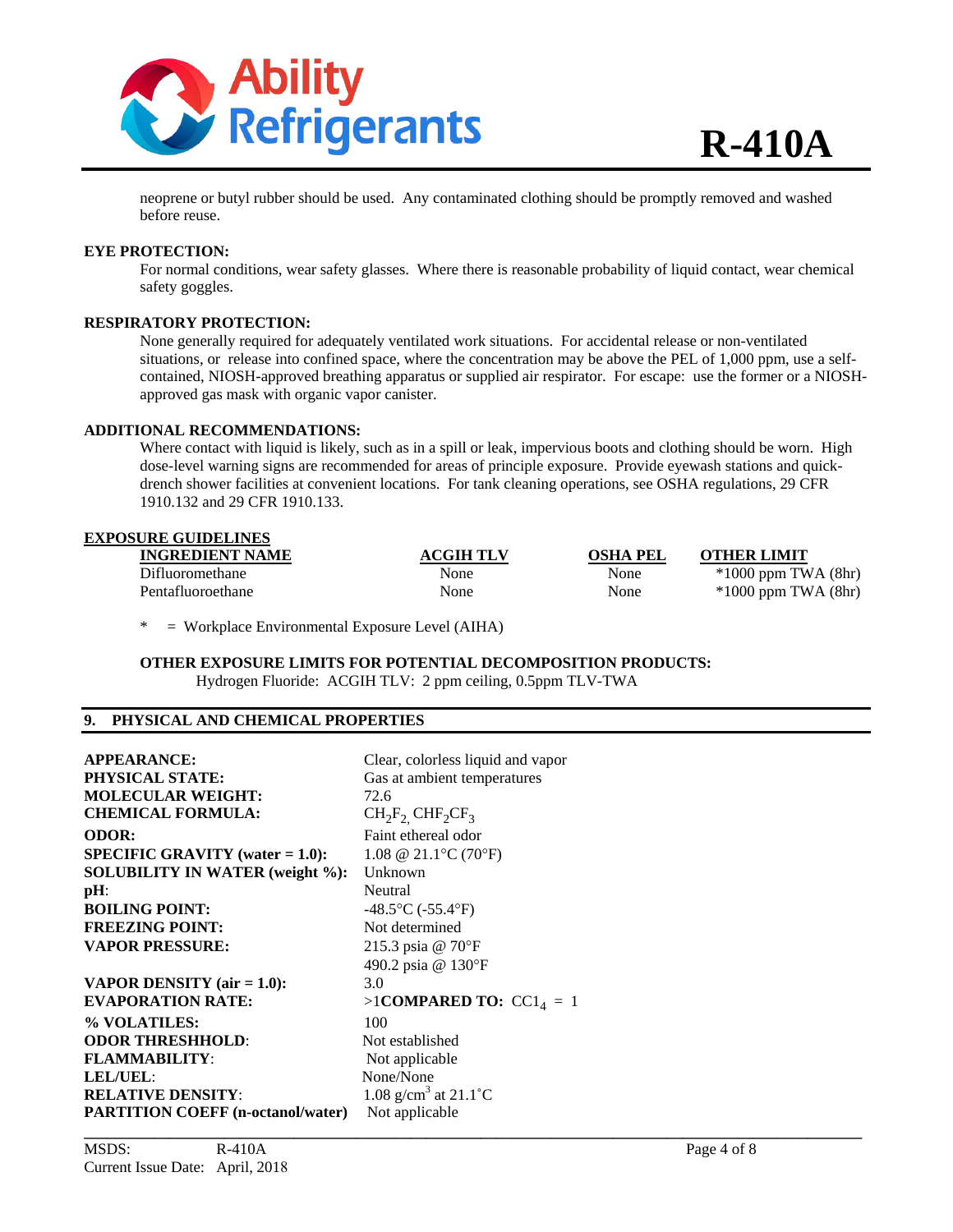

#### **AUTO IGNITION TEMP**: >750˚C **DECOMPOSITION TEMPERATURE**: >250˚C **VISCOSITY:** Not applicable **FLASH POINT:** Not applicable

(Flash point method and additional flammability data are found in Section 5.)

#### **10. STABILITY AND REACTIVITY**

#### **NORMALLY STABLE? (CONDITIONS TO AVOID):**

The product is stable.

Do not mix with oxygen or air above atmospheric pressure. Any source of high temperature, such as lighted cigarettes, flames, hot spots or welding may yield toxic and/or corrosive decomposition products.

#### **INCOMPATIBILITIES:**

(Under specific conditions: e.g. very high temperatures and/or appropriate pressures) – Freshly abraded aluminum surfaces (may cause strong exothermic reaction). Chemically active metals: potassium, calcium, powdered aluminum, magnesium and zinc.

#### **HAZARDOUS DECOMPOSITION PRODUCTS:**

Halogens, halogen acids and possibly carbonyl halides.

#### **HAZARDOUS POLYMERIZATION:**

Will not occur.

#### **11. TOXICOLOGICAL INFORMATION**

#### **IMMEDIATE (ACUTE) EFFECTS:**

Difluoromethane:  $LC_{50}$ : Inhalation 4 hr. (rat) -  $\geq$  520,000 ppm Pentafluoroethane: Cardiac Sensitization threshold  $(dog) \ge 100,000$  ppm

#### **DELAYED (SUBCHRONIC AND CHRONIC) EFFECTS:**

Teratology – negative Subchronic inhalation (rat) NOEL – 50,000 ppm

#### **REPEATED DOSE TOXICITY:**

Lifetime inhalation exposure of male rats was associated with a small increase in salivary gland fibrosarcomas.

#### **OTHER DATA:**

Not active in four genetic studies

#### **FURTHER INFORMATION**:

Acute effects of rapid evaporation of the liquid may cause frostbite. Vapors are heavier than air and can displace oxygen causing difficulty breathing or suffocation. May cause cardiac arrhythmia.

#### **POTENTIAL HEALTH HAZARDS**

**SKIN:** Irritation would result from a defatting action on tissue. Liquid contact could cause frostbite.

**\_\_\_\_\_\_\_\_\_\_\_\_\_\_\_\_\_\_\_\_\_\_\_\_\_\_\_\_\_\_\_\_\_\_\_\_\_\_\_\_\_\_\_\_\_\_\_\_\_\_\_\_\_\_\_\_\_\_\_\_\_\_\_\_\_\_\_\_\_\_\_\_\_\_\_\_\_\_\_\_\_\_\_\_\_\_\_\_\_\_\_\_\_\_\_\_\_\_\_\_** 

**EYES:** Liquid contact can cause severe irritation and frostbite. Mist may irritate.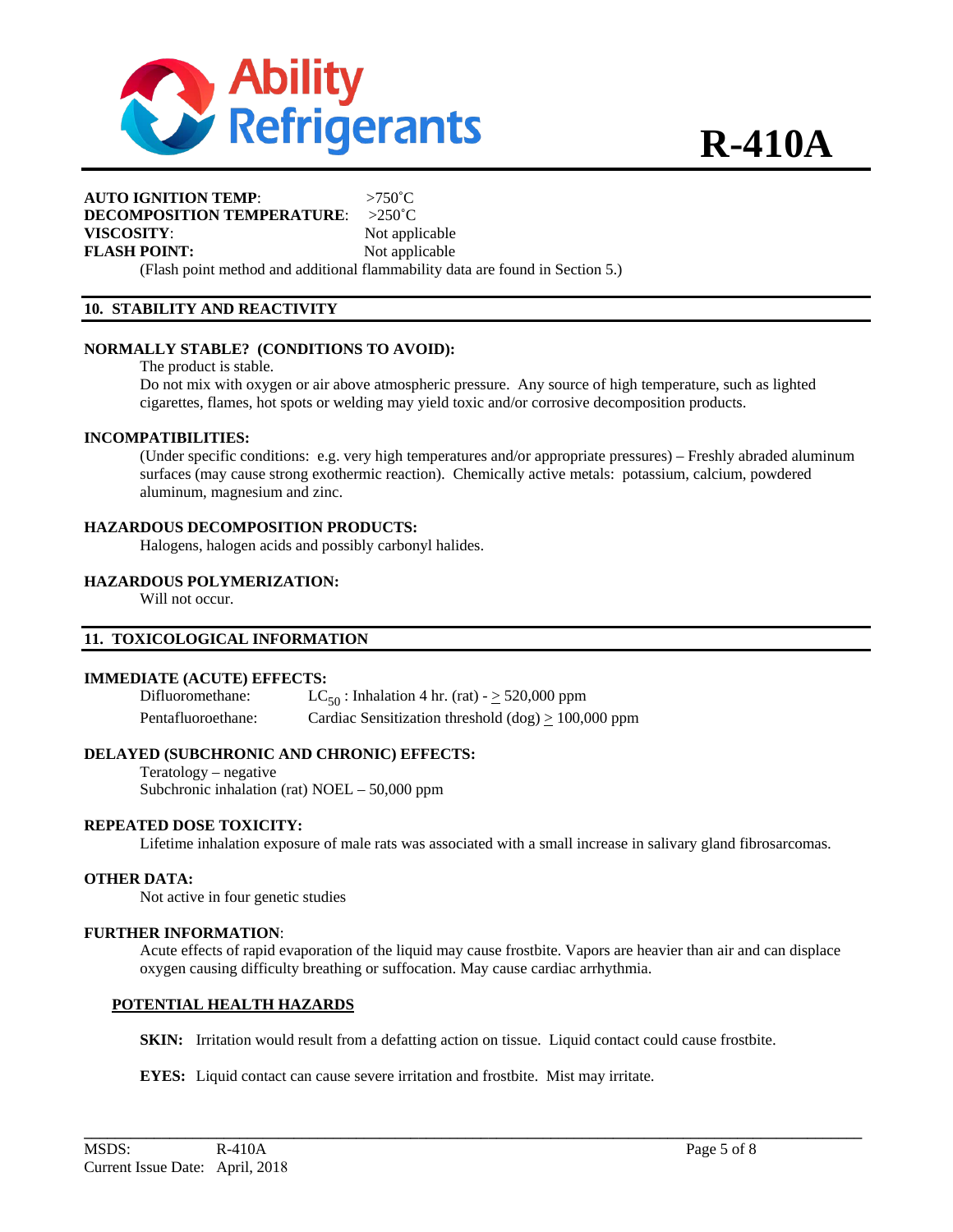

- **INHALATION:** R-410A is low in acute toxicity in animals. When oxygen levels in air are reduced to 12-14% by displacement, symptoms of asphyxiation, loss of coordination, increased pulse rate and deeper respiration will occur. At high levels, cardiac arrhythmia may occur.
- **INGESTION:** Ingestion is unlikely because of the low boiling point of the material. Should it occur, discomfort in the gastrointestinal tract from rapid evaporation of the material and consequent evolution of gas would result. Some effects of inhalation and skin exposure would be expected.

**DELAYED EFFECTS:** None known.

**Ingredients found on one of the OSHA designated carcinogen lists are listed below.** 

#### **INGREDIENT NAME NTP STATUS IARC STATUS OSHA LIST**

No ingredients listed in this section

#### **12. ECOLOGICAL INFORMATION**

**Degradability (BOD):** R-410A is a gas at room temperature; therefore, it is unlikely to remain in water. **Octanol Water Partition Coefficient:** Log  $P_{ow} = 1.48$  (pentafluoroethane), 0.21 (difluoromethane)

#### **13. DISPOSAL CONSIDERATIONS**

#### **RCRA**

**Is the unused product a RCRA hazardous waste if discarded?** Not a hazardous waste. **If yes, the RCRA ID number is:** Not applicable.

#### **OTHER DISPOSAL CONSIDERATIONS:**

Disposal must comply with federal, state, and local disposal or discharge laws. R-410A is subject to U.S. Environmental Protection Agency Clean Air Act Regulations Section 608 in 40 CFR Part 82 regarding refrigerant recycling.

The information offered here is for the product as shipped. Use and/or alterations to the product such as mixing with other materials may significantly change the characteristics of the material and alter the RCRA classification and the proper disposal method.

#### **14. TRANSPORT INFORMATION**

| US DOT ID NUMBER:            | UN  |
|------------------------------|-----|
| US DOT PROPER SHIPPING NAME: | Lig |
| US DOT HAZARD CLASS:         | 2.2 |
| US DOT PACKING GROUP:        | Not |

**US DOT ID NUMBER:** UN3163 Liquefied gas, n.o.s., (Pentafluoroethane, Difluoromethane) Not applicable

For additional information on shipping regulations affecting this material, contact the information number found in Section 1.

**\_\_\_\_\_\_\_\_\_\_\_\_\_\_\_\_\_\_\_\_\_\_\_\_\_\_\_\_\_\_\_\_\_\_\_\_\_\_\_\_\_\_\_\_\_\_\_\_\_\_\_\_\_\_\_\_\_\_\_\_\_\_\_\_\_\_\_\_\_\_\_\_\_\_\_\_\_\_\_\_\_\_\_\_\_\_\_\_\_\_\_\_\_\_\_\_\_\_\_\_** 

### **15. REGULATORY INFORMATION**

### **TOXIC SUBSTANCES CONTROL ACT (TSCA)**

**TSCA INVENTORY STATUS:** Components listed on the TSCA inventory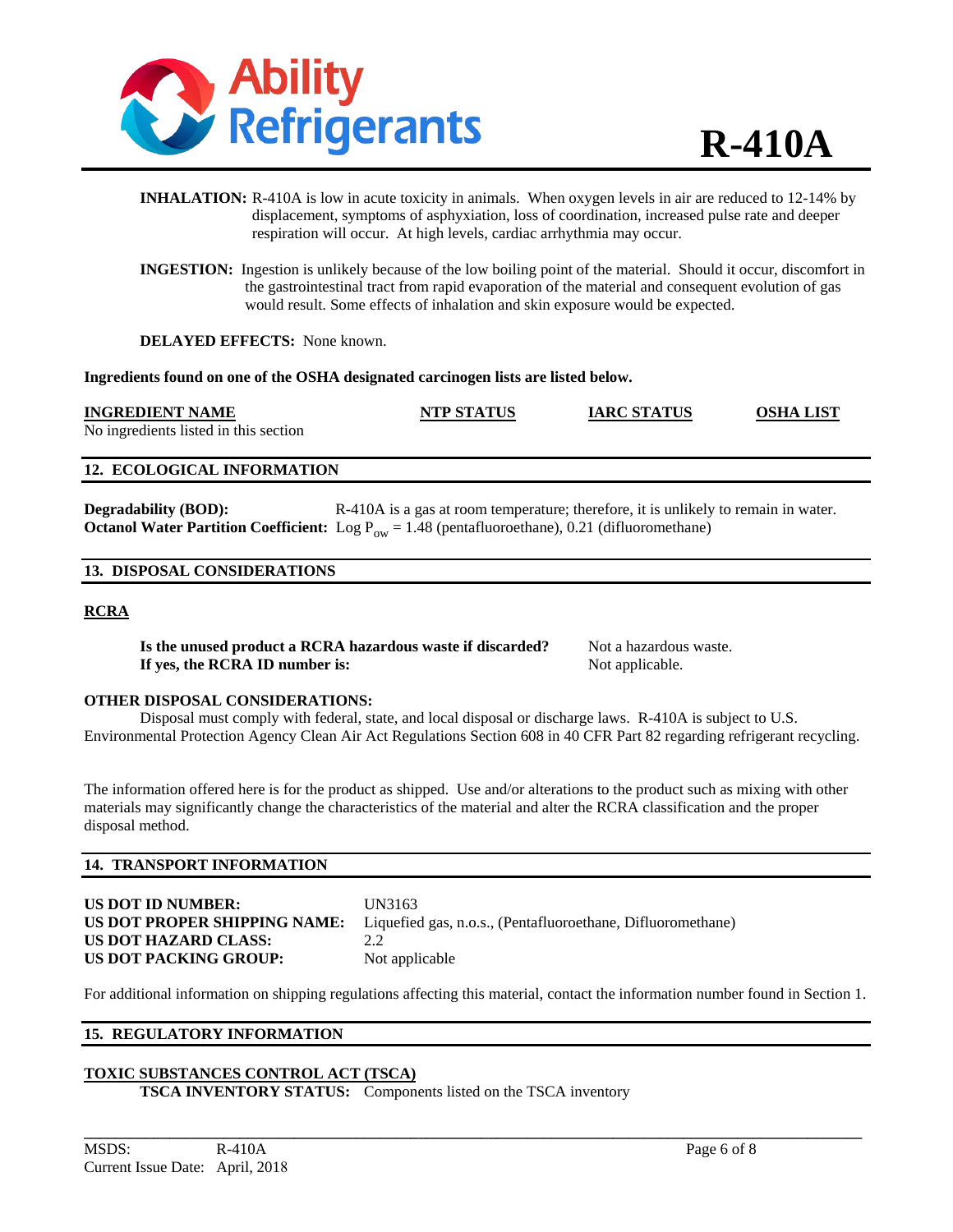

**OTHER TSCA ISSUES:** Subject to Section 12(b) export notification. May contain 0-10ppm Ethane, 2chloro-1,1,1-trifluoro, CAS#75-88-7

#### **SARA TITLE III / CERCLA**

"Reportable Quantities" (RQs) and/or "Threshold Planning Quantities" (TPQs) exist for the following ingredients.

**INGREDIENT NAME SARA / CERCLA RQ (lb.) SARA EHS TPQ (lb.)**

No ingredients listed in this section

**Spills or releases resulting in the loss of any ingredient at or above its RQ requires immediate notification to the National Response Center [(800) 424-8802] and to your Local Emergency Planning Committee.** 

**SECTION 311 HAZARD CLASS:** IMMEDIATE PRESSURE

#### **SARA 313 TOXIC CHEMICALS:**

The following ingredients are SARA 313 "Toxic Chemicals". CAS numbers and weight percents are found in Section 2.

#### **INGREDIENT NAME COMMENT**

No ingredients listed in this section

#### **STATE RIGHT-TO-KNOW**

In addition to the ingredients found in Section 2, the following are listed for state right-to-know purposes.

#### **INGREDIENT NAME WEIGHT % COMMENT**

No ingredients listed in this section

### **ADDITIONAL REGULATORY INFORMATION:**

R-410A is subject to U.S. Environmental Protection Agency Clean Air Act Regulations at 40 CFR Part 82.

**WARNING: Do not vent** to the atmosphere. To comply with provisions of the U.S. Clean Air Act, any residual must be recovered. **Contains Pentafluoroethane (HFC-125) and Difluoromethane (HFC-32),** greenhouse gases which may contribute to global warming.

#### **WHMIS CLASSIFICATION (CANADA):**

This product has been evaluated in accordance with the hazard criteria of the CPR and the MSDS contains all the information required by the CPR.

#### **FOREIGN INVENTORY STATUS:**

EU – EINECS # 2065578 – HFC-125

#### **16. OTHER INFORMATION**

| <b>CURRENT ISSUE DATE:</b><br>PREVIOUS ISSUE DATE: | April, 2018<br>November, 2012                                                                                                                                                            |
|----------------------------------------------------|------------------------------------------------------------------------------------------------------------------------------------------------------------------------------------------|
| <b>OTHER INFORMATION:</b>                          | HMIS Classification: Health $-1$ , Flammability $-1$ , Reactivity $-0$<br>NFPA Classification: Health $-2$ , Flammability $-1$ , Reactivity $-0$<br>ANSI / ASHRAE 34 Safety Group $-$ A1 |
|                                                    | <b>Regulatory Standards:</b><br>$\sim$ $\sim$ $\sim$ $\sim$ $\sim$ $\sim$<br>20.777.4040.404                                                                                             |

1. OSHA regulations for compressed gases: 29 CFR 1910.101

**\_\_\_\_\_\_\_\_\_\_\_\_\_\_\_\_\_\_\_\_\_\_\_\_\_\_\_\_\_\_\_\_\_\_\_\_\_\_\_\_\_\_\_\_\_\_\_\_\_\_\_\_\_\_\_\_\_\_\_\_\_\_\_\_\_\_\_\_\_\_\_\_\_\_\_\_\_\_\_\_\_\_\_\_\_\_\_\_\_\_\_\_\_\_\_\_\_\_\_\_**